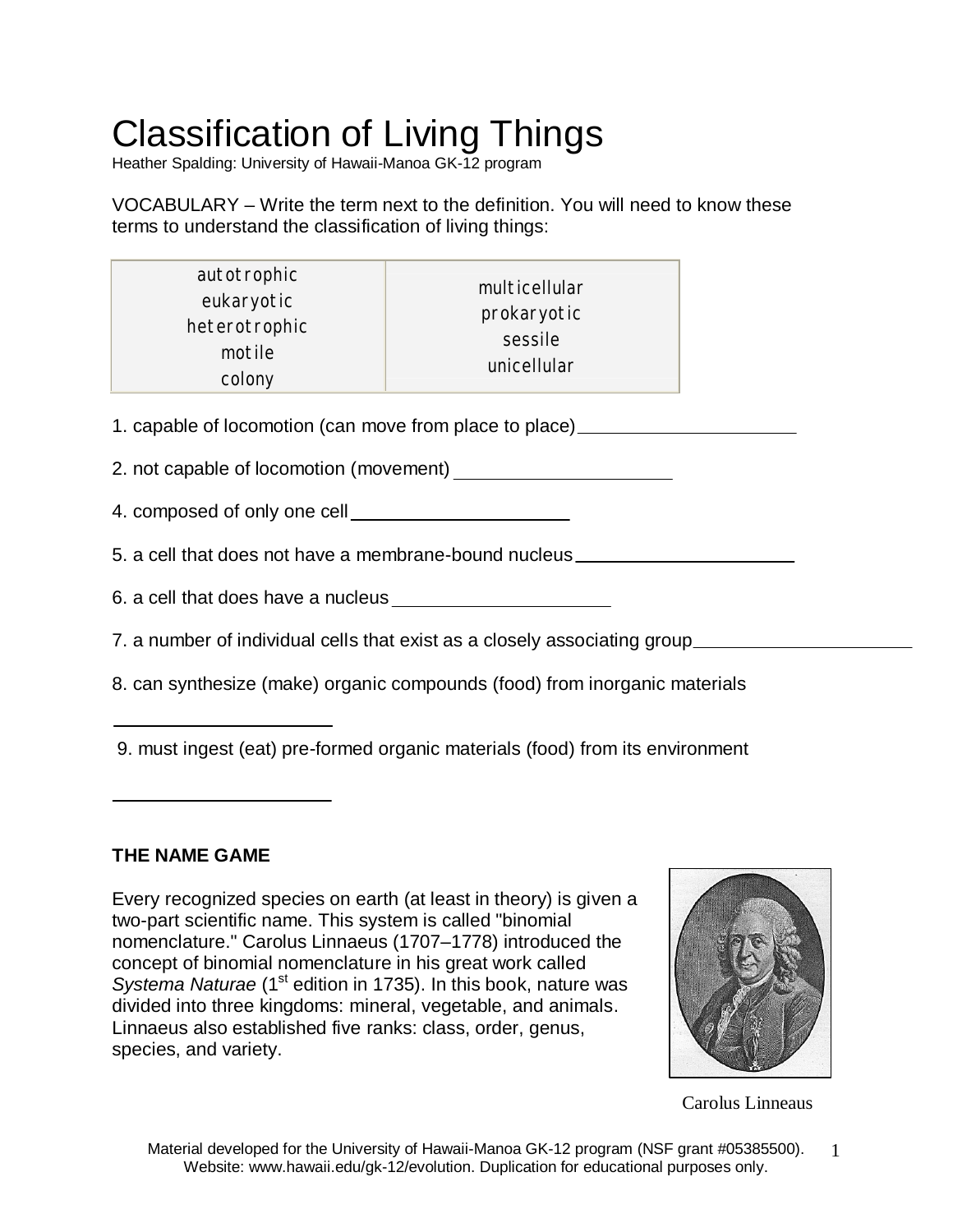#### **CLASSIFICATION- IT CHANGES!**

Since the time of Linneaus, binomial nomenclature has grown considerably, and additional taxonomic ranks have been added. In fact, the classification of living things is constantly changing (even right now!). As our knowledge increases and our tools for investigation (like DNA analyses) become better, there are often changes in how we describe an organism from a taxonomic point of view.

Until the 1990's, five kingdoms were described: Monera, Protista, Fungi, Plant, and Animal. Then, in 2006, an entirely new classification was developed based upon a new discovery. Dr. Carl Woese and other scientists began to find evidence for a previously unknown group of prokaryotic organisms. These organisms lived in **extreme** environments - deep sea hydrothermal vents, "black smokers", hot springs, the Dead Sea, acid lakes, salt evaporation ponds - environments that scientists had never suspected would contain a profusion of life! Because they appeared prokaryotic, they were considered bacteria and named "**archaebacteria**" ('ancient' bacteria). However, it became obvious from biochemical characteristics and DNA and RNA sequence analyses that there were **numerous** differences between these archaebacteria and other bacteria. Before long, it was realized that these archaebacteria were **more closely related** to the eukaryotes (including ourselves!) than to bacteria. Today, these bacteria have been renamed **Archaea**. To accommodate the Archaea, systematists (specialists in taxonomy) devised an evolutionary model of classification with a level higher than a kingdom, called a domain. The three domains are **Archaea** (prokaryotes of extreme environments, like the archaebacteria), **Bacteria** (most of the known prokaryotes), and **Eukarya** (eukaryotes, including Protista, Fungi, Plantae and Animalia).



Material developed for the University of Hawaii-Manoa GK-12 program (NSF grant #05385500). Website: www.hawaii.edu/gk-12/evolution. Duplication for educational purposes only.  $\mathcal{D}_{\mathcal{L}}$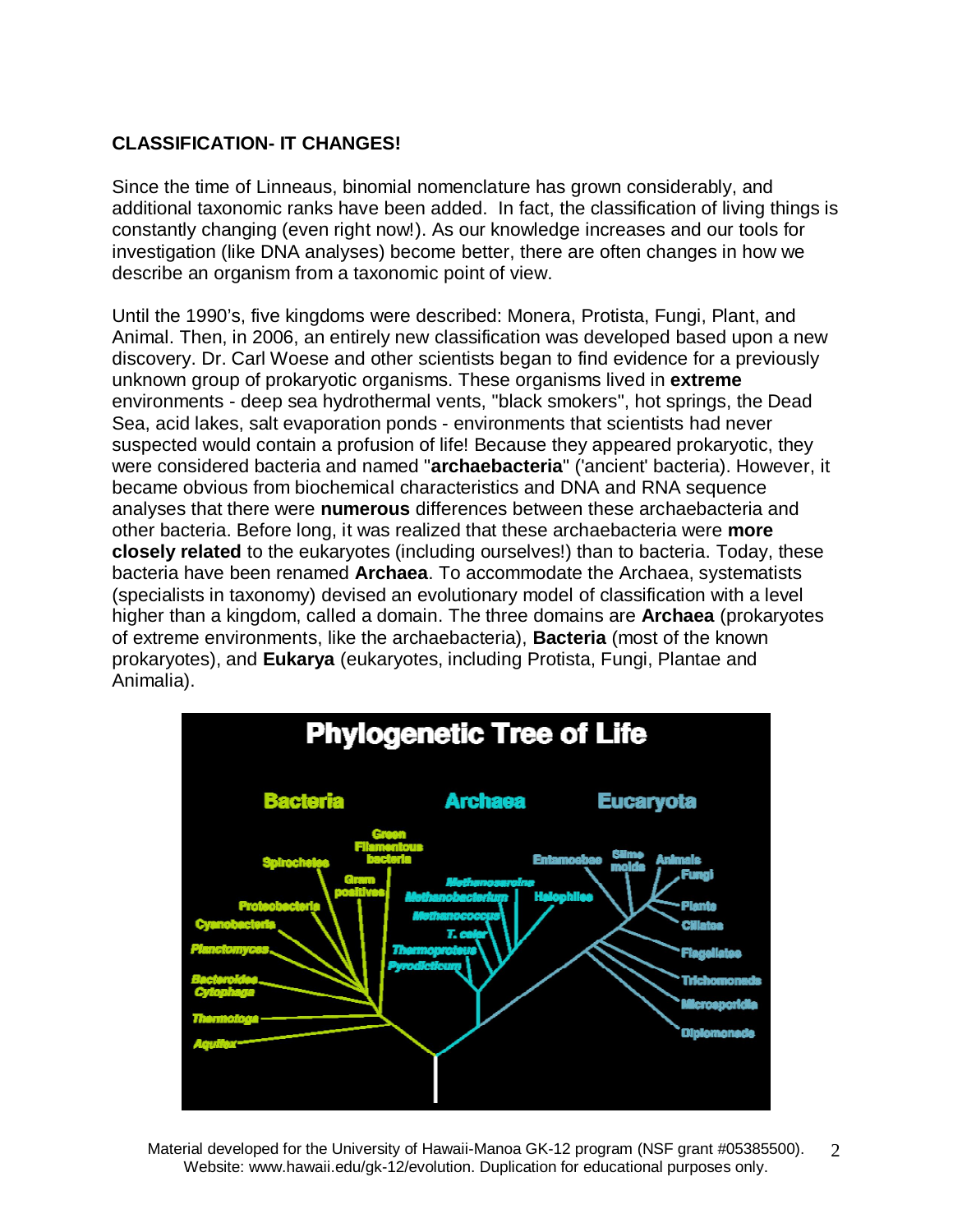The newest form of classification using the three domains includes many different kingdoms. The original kingdom of Monera was split between the two domains Bacteria and Archaea, while the domain Eukarya includes the previously described kingdoms of Protista, Fungi, Plant, and Animal.

| <b>DOMAIN</b><br><b>NAME</b> | <b>KINGDOM NAME</b>                                                 | <b>KEY</b><br><b>CHARACTERISTICS</b>                                                     | <b>EXAMPLES</b>                                                                                                      |  |
|------------------------------|---------------------------------------------------------------------|------------------------------------------------------------------------------------------|----------------------------------------------------------------------------------------------------------------------|--|
| <b>BACTERIA</b>              | ?                                                                   | Unicellular<br>Prokaryotic                                                               | N-Fixing Bacteria<br>Blue-green Algae<br>Gram Positive Bacteria<br>Spiral Bacteria<br><b>Intracellular Parasites</b> |  |
| <b>ARCHAEA</b>               | <b>CRENARCHAEOTA</b><br><b>EURYARCHAEOTA</b><br><b>KORARCHAEOTA</b> | <b>Extreme Environments</b><br>Unicellular<br>Prokaryotic                                | Thermophiles<br>Methanogens<br>Halophiles<br><b>Hot Springs Microbes</b>                                             |  |
| <b>EUKARYA</b>               | <b>PROTISTA</b>                                                     | Mostly unicellular<br>Eukaryotic<br>Some colonial                                        | Amoeba<br>Paramecium<br>Euglena<br>Algae                                                                             |  |
|                              | <b>FUNGI</b>                                                        | Mostly multicellular<br>Eukaryotic<br>Heterotrophic<br>Sessile                           | <b>Mushrooms</b><br>Molds & Mildews<br>Yeast (unicellular)                                                           |  |
|                              | <b>PLANT</b>                                                        | Multicellular<br>Eukaryotic<br>Autotrophic<br>Sessile<br>Cell walls made of<br>Cellulose | Moss<br>Ferns<br><b>Flowering Plants</b><br><b>Bushes</b><br>Trees                                                   |  |
|                              | <b>ANIMAL</b>                                                       | Multicellular<br>Eukaryotic<br>Heterotrophic<br>Motile<br>Specialized sense organs       | Insects<br>Jellyfish<br>Crabs<br>Fish<br><b>Birds</b><br>Lions, Tigers, Bears<br>(oh my!)                            |  |

#### **Da Kine Philip Came Over For Good Spaghetti**

A domain then, is the largest group. Within a domain are the kingdoms. Within a kingdom you have organisms that share certain characteristics. At the same time, organisms in the same kingdom can be very different from one another. For example humans, frogs, eagles, sharks, jellyfish, earthworms, grasshoppers, and sea urchins are all animals, and yet they are all quite different from each other. The groups (from largest to smallest) are: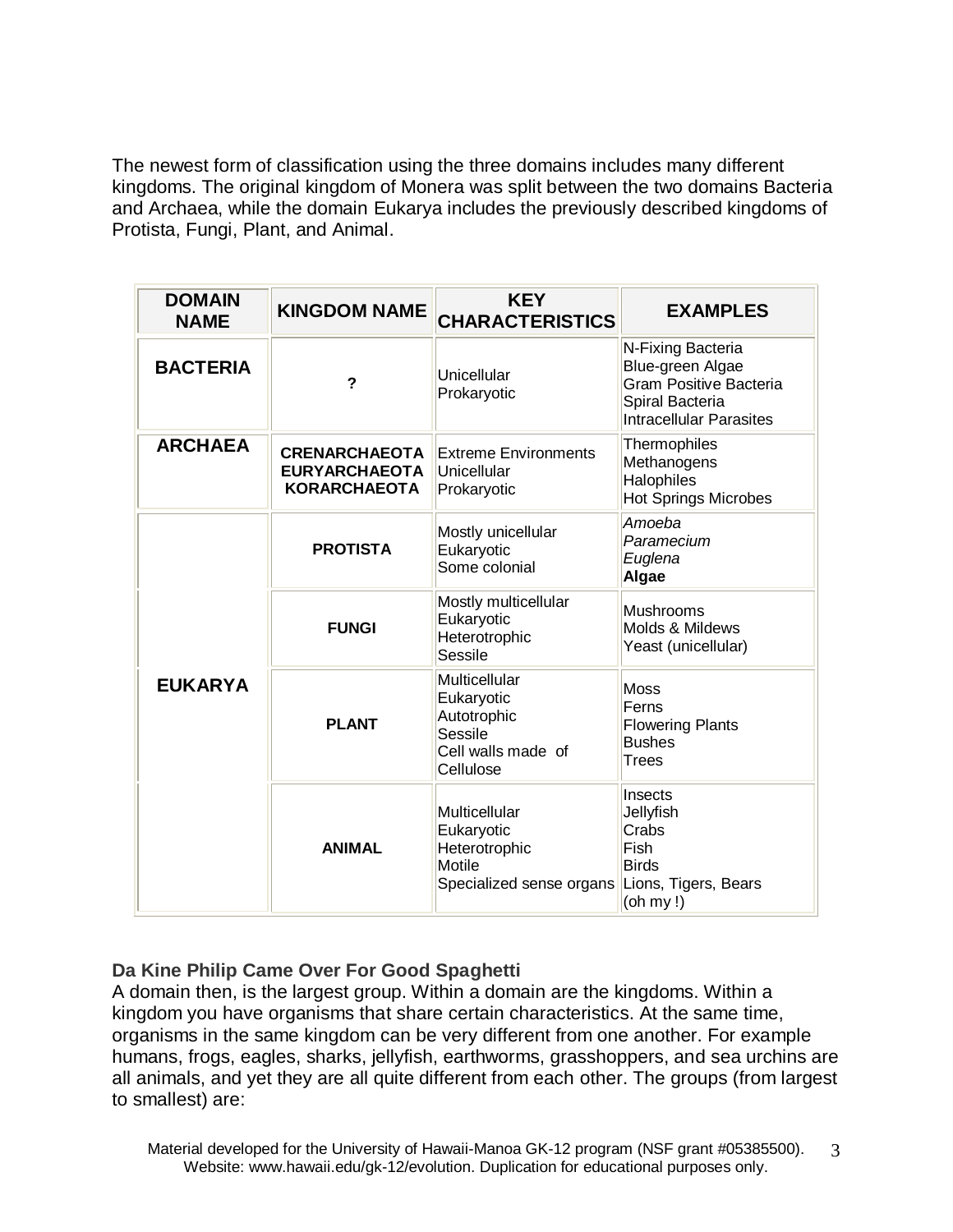## **Domain, Kingdom, Phylum, Class, Order, Family, Genus, Species**

These groups can be remembered using this pneumonic :

# **Da Kine Philip Came Over For Good Spaghetti**

(The first letter of each word in the sentence is the first letter of each classification group & they're listed in the correct order.)

Can you come up with your own pneumonic to remember these groups? Write the pneumonic down below:

| <b>GROUP NAME</b>      | <b>ORGANISM</b> |                   |                  |             |                 |  |
|------------------------|-----------------|-------------------|------------------|-------------|-----------------|--|
|                        | <b>HUMAN</b>    | <b>CHIMPANZEE</b> | <b>HOUSE CAT</b> | <b>LION</b> | <b>HOUSEFLY</b> |  |
| <b>DOMAIN</b>          | Eukarya         | Eukarya           | Eukarya          | Eukarya     | Eukarya         |  |
| <b>KINGDOM</b>         | Animalia        | Animalia          | Animalia         | Animalia    | Animalia        |  |
| <b>PHYLUM</b>          | Chordate        | Chordate          | Chordate         | Chordate    | Arthropoda      |  |
| <b>CLASS</b>           | Mammal          | Mammal            | Mammal           | Mammal      | Insect          |  |
| <b>ORDER</b>           | Primates        | Primates          | Carnivora        | Carnivora   | Diptera         |  |
| <b>FAMILY</b>          | Hominidae       | Pongidae          | Felidae          | Felidae     | Muscidae        |  |
| <b>GENUS</b>           | Homo            | Pan               | <b>Felis</b>     | Felis       | Musca           |  |
| <b>SPECIES</b>         | sapiens         | troglodytes       | domestica        | leo         | domestica       |  |
| <b>Scientific Name</b> | Homo sapiens    | Pan troglodytes   | Felis domestica  | Felis leo   | Musca domestica |  |

In order to illustrate these groups, let's look at the classification of a few animals.

#### **NOTES :**

1) All 5 of the organisms are classified as animals because they are multicellular, have eukaryotic cells, are heterotrophic, & capable of moving (motile)

2) The human, chimp, cat & lion have enough similar characteristics that they are put in the same phylum & in the same class too

3) The defining characteristics of each subgroup (as you go down a column) become more & more specific. The shared characteristics of the members of a kingdom are broad, the shared characteristics of members of a species are very specific.

Material developed for the University of Hawaii-Manoa GK-12 program (NSF grant #05385500). Website: www.hawaii.edu/gk-12/evolution. Duplication for educational purposes only. 4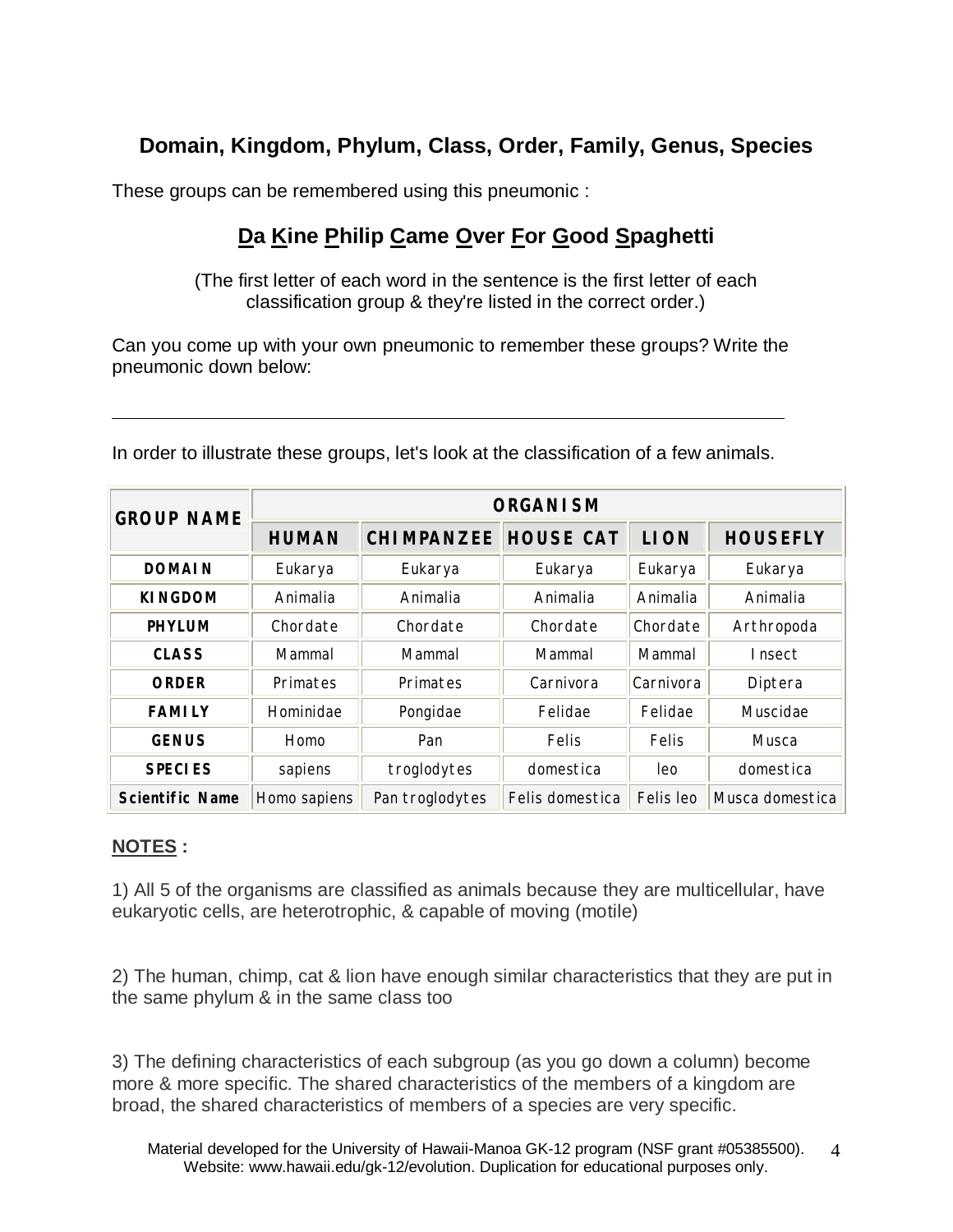4) In order for two organisms to be in the same "small" group, they must also be in all the same "big" groups above it. For example : if two organisms are in the same ORDER, they must be in the same class, phylum & kingdom. Even though the cat & the housefly have the same species group name (domestica), they CAN'T BE the same species because they are not in the same genus, family, order, etc. In fact, that last group name (species) doesn't really mean anything all by itself. The correct, full species name is the organism's two-part scientific name (see #5).

5) **REALLY IMPORTANT:** Every organism is given a scientific name which consists of its genus name (1st) & species name (2nd). This is called binomial nomenclature (binomial = 2-names) & is attributed to Carolus Linnaeus (remember him?). So a human's scientific name is *Homo sapiens*, a lion's is *Felis leo*, a house cat's is *Felis domesticas*, etc. In a SCIENTIFIC NAME, the genus name should be capitalized & the species name lowercase, & both should be either *italicized* or underlined.

6) The closer the evolutionary relationship between two organisms, the more groups they have in common. So, of the five organisms in this chart, the cat & lion are most closely related (they are classified together in the first 6 groups). A human is more related to a chimp (4 groups in common) than to a lion (only 3 common groups).

#### **TIME FOR SOME QUESTIONS ABOUT CLASSIFICATION!**

1) Which choice lists the groups in order of decreasing variety?

- A. species, genus, family, phylum
- B. genus, species, kingdom, phylum
- C. kingdom, phylum, genus, species
- 2) Which choice is most closely related to *Acer rubrum*?
	- A. *Rubrum acer*
	- B. *Acer saccharum*
	- C. *Quercus acer*
	- D. *Quercus rubrum*
- 3) Which is an acceptable way to write the scientific name for humans?
	- A. *Homo Sapiens*
	- B. Homo Sapiens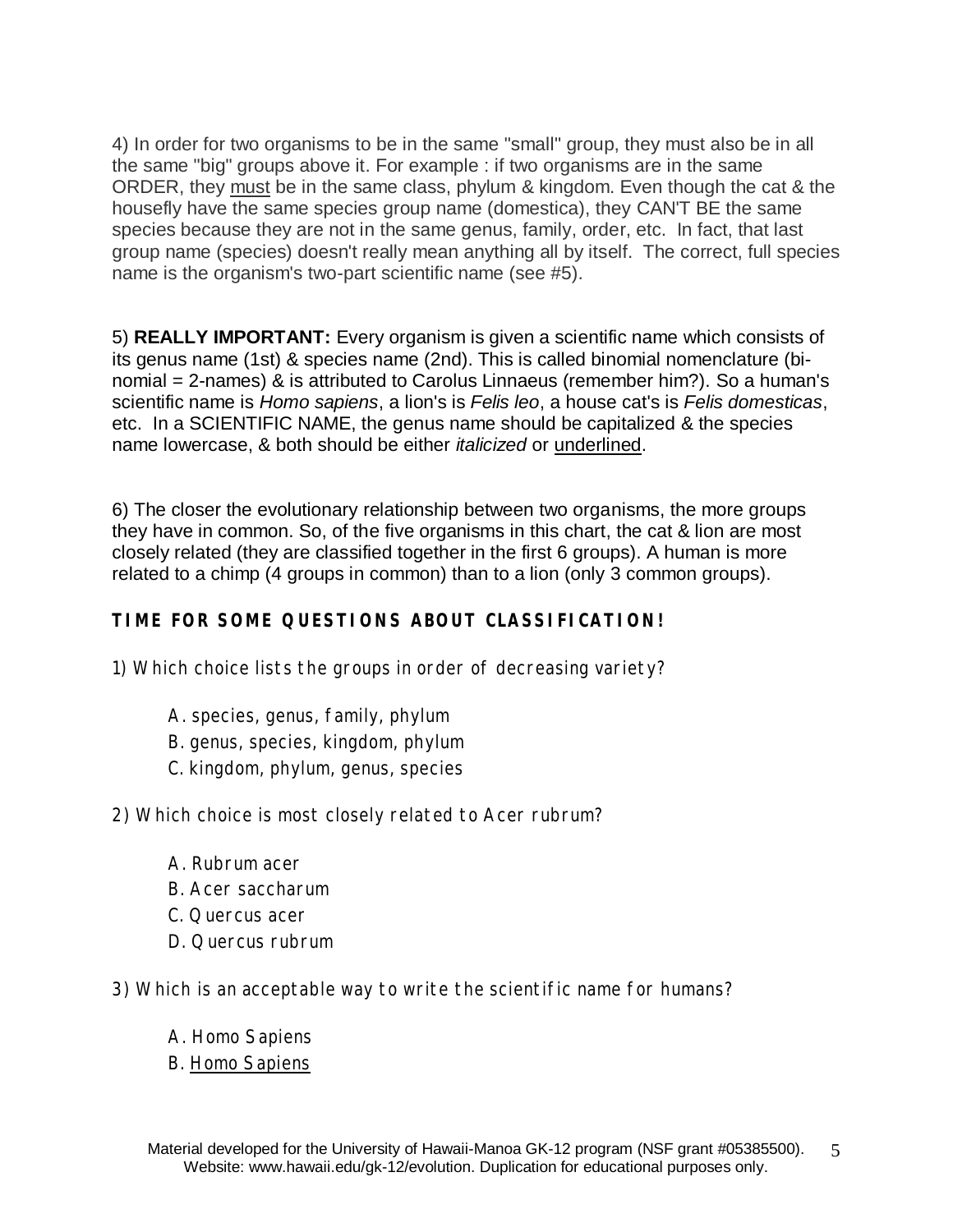- C. homo sapiens
- D. *Homo sapiens*
- 4) Which is true of two plants that belong in the same genus ?
	- A. they must be in the same family
	- B. they must be the same species
	- C. they must be the same color
	- D. they can't be in the same phylum
- 5) Who originated the system of binomial nomenclature ?
	- A. Darwin
	- B. Linnaeus
	- C. Hooke
	- D. Aristotle

# **Box Out!**

#### **ACTIVITY**

Determine the order of classification using nested cardboard boxes. Each cardboard box should be labeled with a level of classification (i.e. Kingdom), and nest within the next largest classification (i.e. Domain).

#### **MATERIALS**

- 8 nested boxes
- Labels for each level of classification
- Labels for the levels of classification for a human
- Tape

#### **PROCEDURE**

- **1.** As a class, determine the order of classification using the labels
- **2.** Adhere the label onto the box that matches the level of classification
- **3.** Nest the boxes with the labels into the correct order based on size

Nice job! Now, let's try the same exercise using the classification of YOU!

- **4.** Determine the correct order of classification for humans using the labels
- **5.** Adhere the label onto the box that matches the level of classification
- **6.** Nest the boxes with the labels into the correct order based on size.